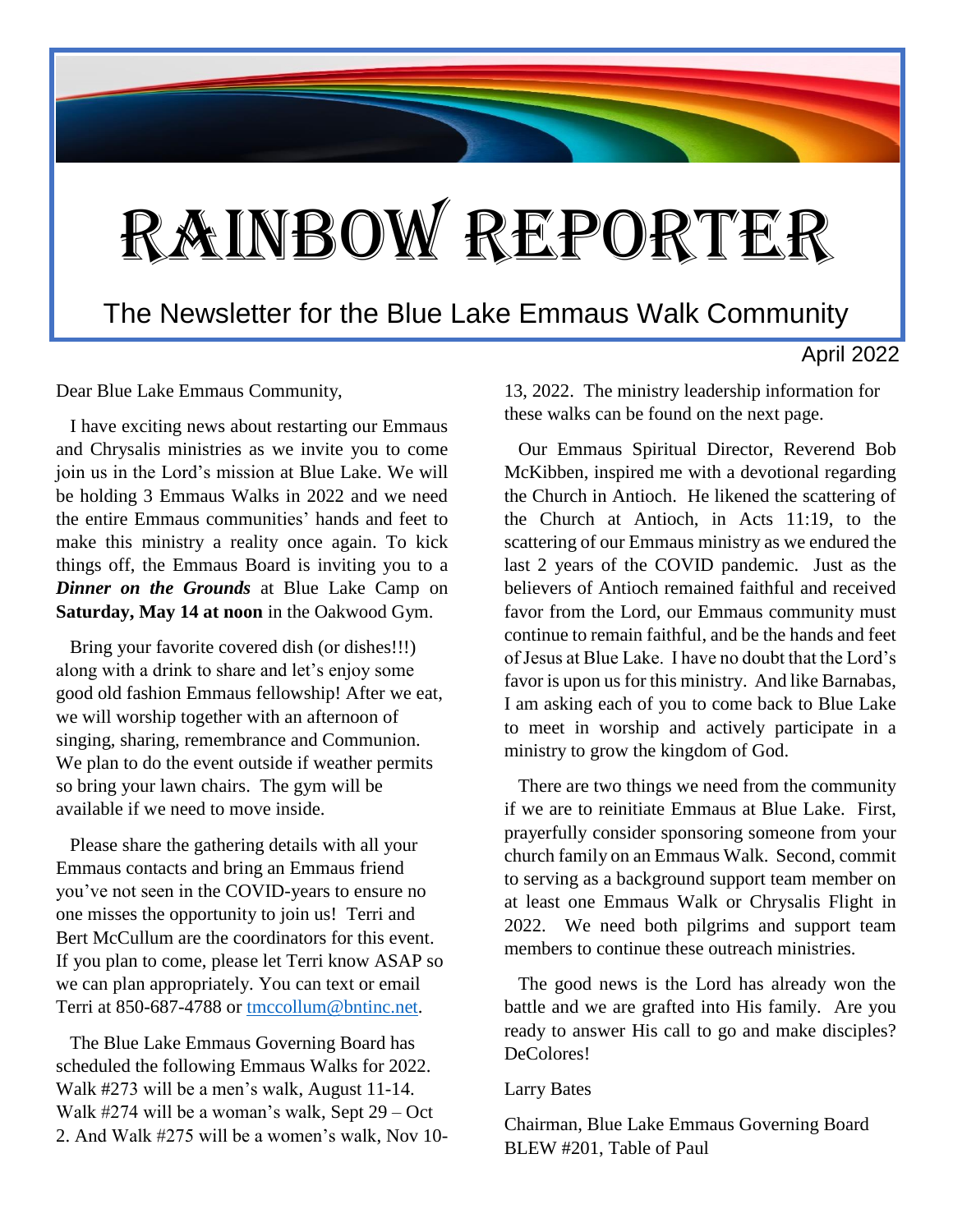# **Emmaus Ministry Calendar**

| 2022    |                  |                      |                           |                            |  |  |
|---------|------------------|----------------------|---------------------------|----------------------------|--|--|
| Walk    | <b>Dates</b>     | <b>Lay Director</b>  | <b>Spiritual Director</b> | <b>Support Coordinator</b> |  |  |
| M-273   | August $11-14$   | <b>Trimble Perry</b> | Rev. Bob Bailey           | Melanie Schenck            |  |  |
| W-274   | Sep $29 - Oct 2$ | Dawn Hall            | Rev. John Webb            | TBD                        |  |  |
| $W-275$ | Nov 10-13        | Lisa Mills           | Rev. Bob Sweet            | TBD                        |  |  |

Please be in reverent prayer for our Pilgrims as they journey on their Walk to Emmaus. Also remember them with your gifts of agape', weekend service, agape' letters, and your attendance at candlelight service. Search your heart and remember the joy your walk or journey experience gave you. Now please prayerfully consider sponsoring a church family member or close friend so that they will share abundantly in Jesus Christ's unconditional love!



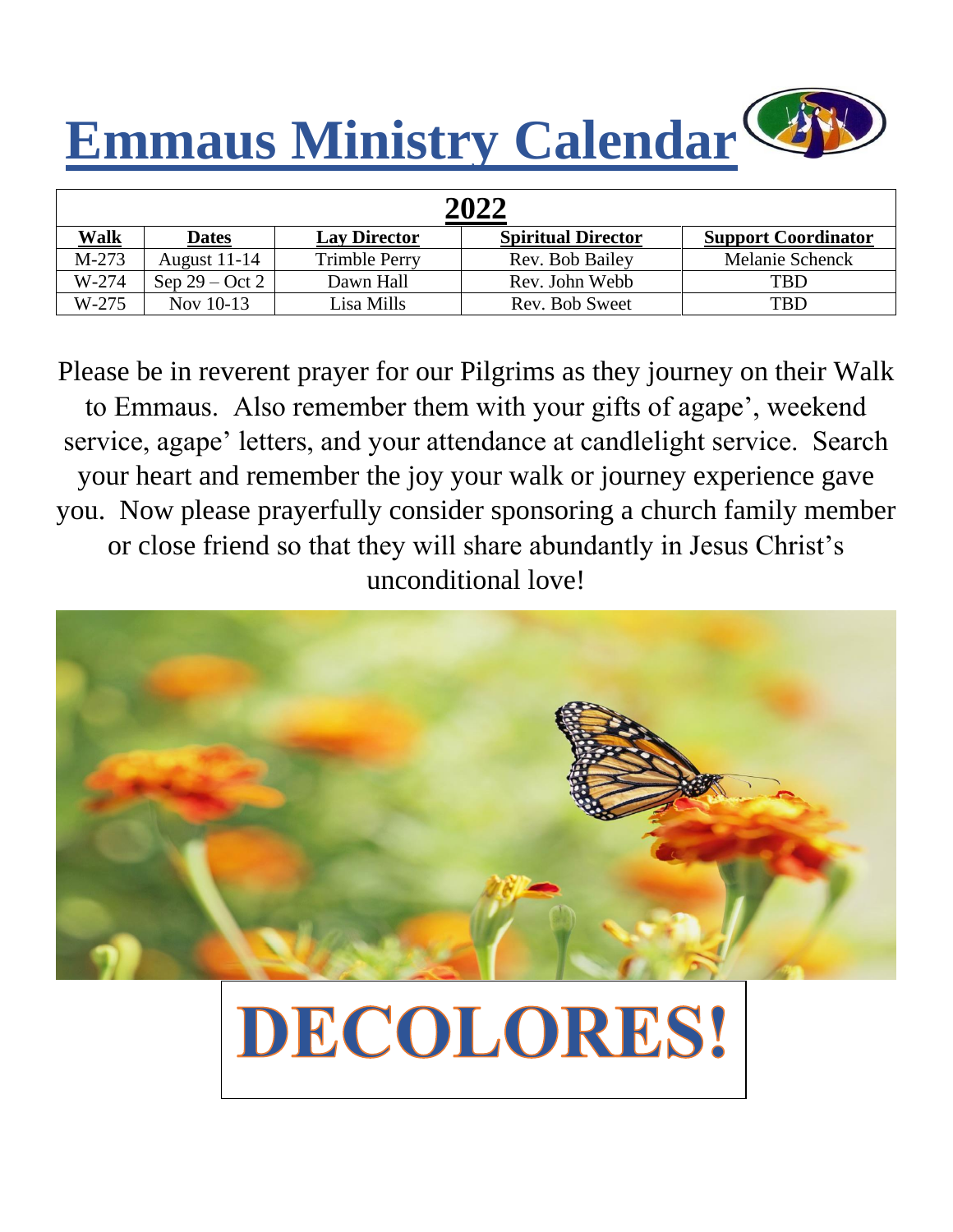### **Key Links for the Blue Lake Community**

**Website:** www.bluelake.us

**Webmaster:** web.master@bluelake.us

**Registrar:** registrar@bluelake.us

**Rainbow Reporter editor:** savedbygrace010509@gmail.com

#### **Emmaus Application:**

https://blew.box.com/BLEW-Emmaus-Application

**Emmaus Walk Calendar:** www.bluelake.us/events.html

#### **Blue Lake Community Waiting List:**

https://blew.box.com/v/Registrar-Wait-Lists

#### **Chrysalis Web site:**

www.bluelakechrysalis.us

#### **Chrysalis Application:**

www.bluelakechrysalis.us/images/documents/chrysalis\_application.pdf

#### **Chrysalis Calendar:**

http://www.bluelakechrysalis.us/index.php/events

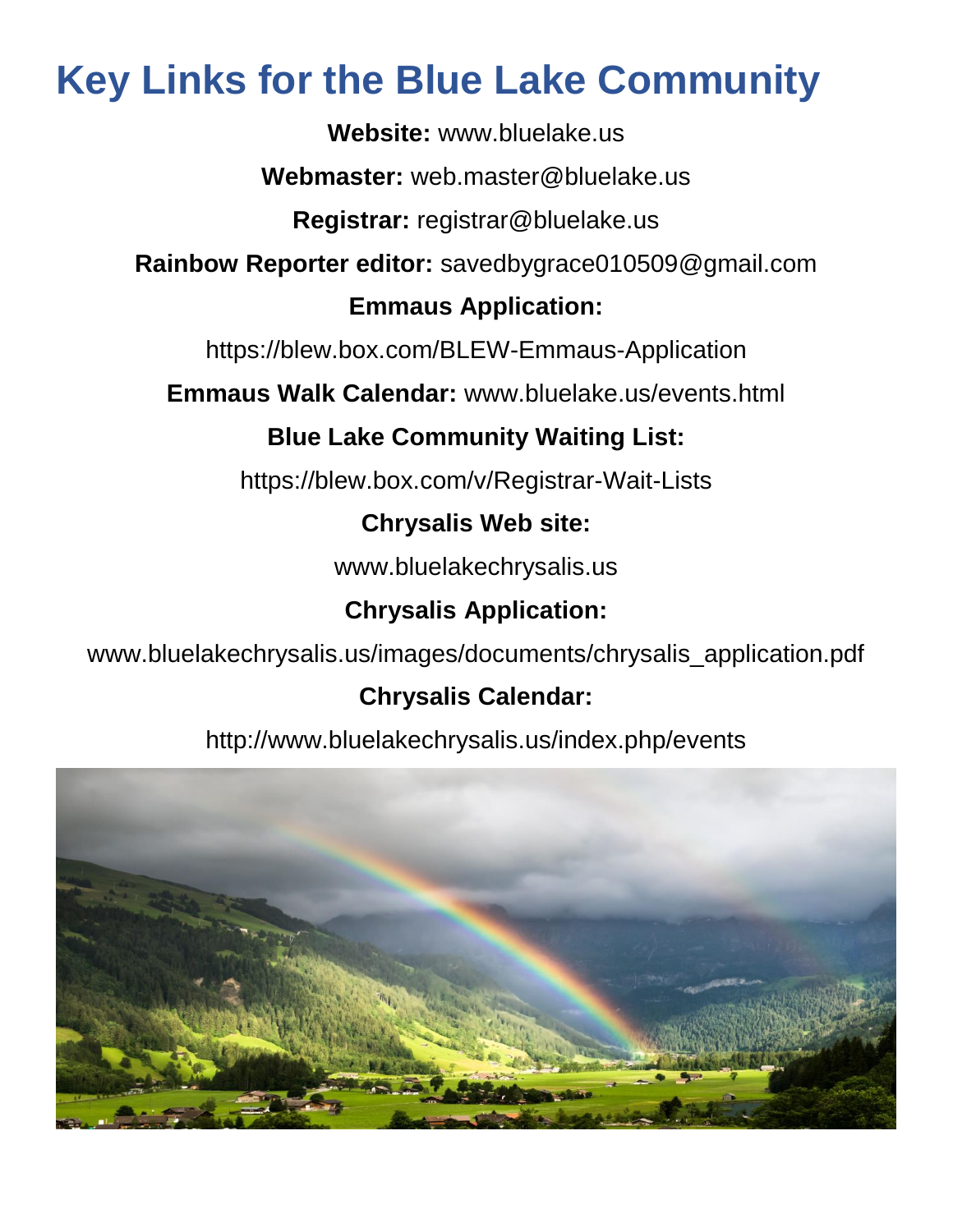### Ministry Manager Tips

De Colores brothers and sisters in Christ. Here are the instructions for updating your email addresses in the Upper Room Ministry Manager.

1. Log in to Ministry Manager at https://ministrymanager.upperroom.org/. If you do not already have an account, you will have to create one.

2. Near the upper-right corner of your web browser window, click on "My Account."

3. Ensure the "Profile" tab under your name is selected.

4. Review your account information, to include your email address. Update any information to bring your record current.

5. At the bottom of the window, click "Save." Please do not click "Change Account Info." Feel free to explore the other tabs next to the Profile tab and add your Church and anyone you have Sponsored.

**Rainbow Reporter:** To join this list, send an email to blue-lakeemmaus-community+join@googlegroups.com. Include your name, walk number, and location. You must be a member of the Blue Lake Emmaus Community for your join request to be processed. If your name or email address has changed since you went on your walk, let us know the previous information too so we can match the record. Ensure your Ministry Manager information is correct first. Please note: People not in the distribution list do not receive the Rainbow Reporter, so feel free to forward this information to them.

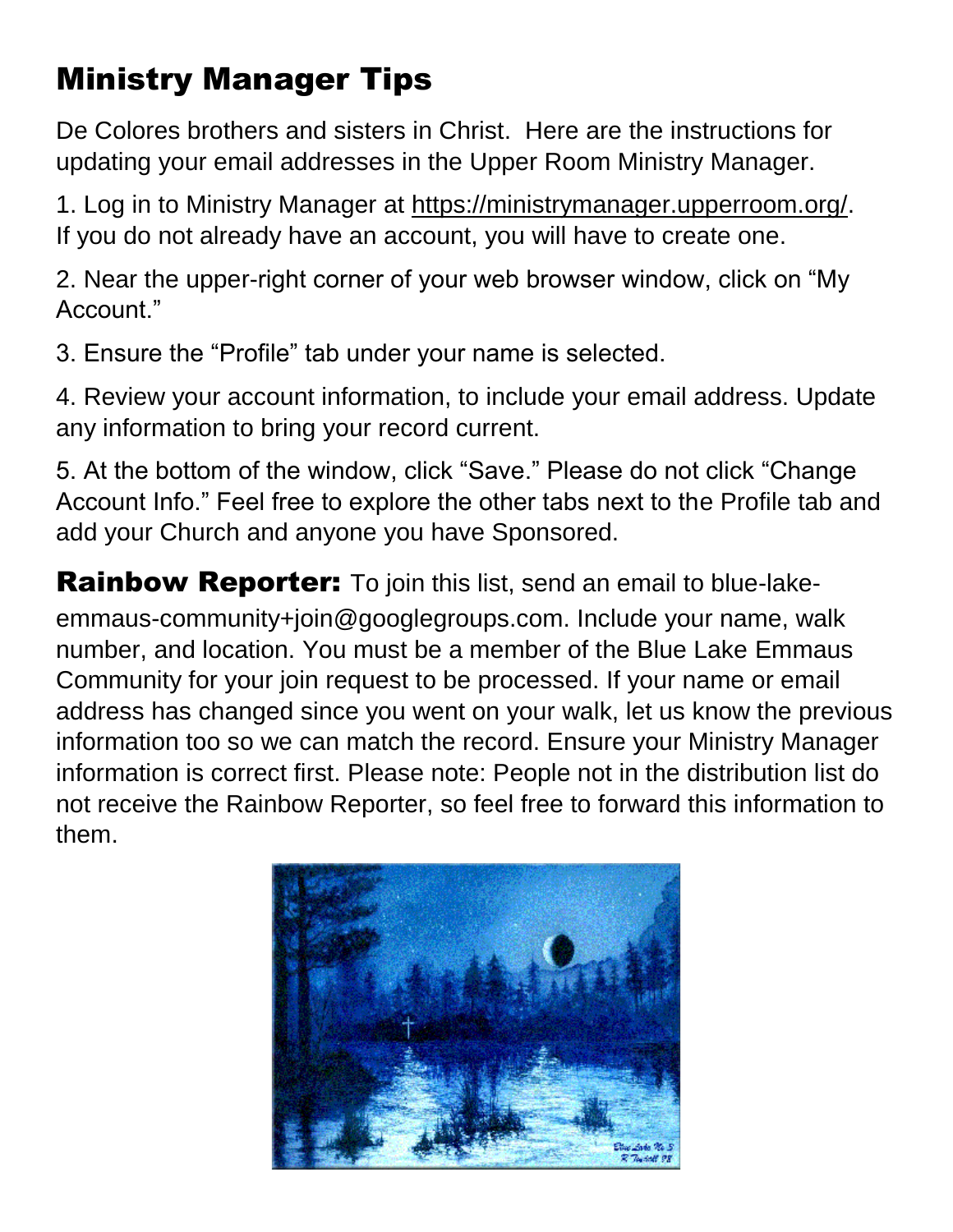## **Blue Lake Emmaus Governing Board**

**Chairperson** Larry Bates

**Past Chairperson** Tommy Tew

**Team Selection** Nedra Seale

**Blue Lake Camp Liaison** Gina Covert

**Emmaus Community Lay Director** Edith Smothers

**Emmaus Community Spiritual Director** Rev. Dr. Bob McKibben

**Vice Chairperson** Trena Webb

> **Secretary** Becky Rogers

**Agape** Joquita McKibben

**4 th Day** Jim Hammond

**Chrysalis Community Lay Director** Chandler Robbins

**Chrysalis Community Spiritual Director** Rev. Donna Coty

## **Non-Voting, Non-Elected Positions**

**Treasurer** Tom Risavalto

**Registar** Vida Straley

**Community Support Coordinator** Denise Heath

**Agape Community Contact** Gail Baer

**Data Mgr/Lay Dir Trainer** Joquita McKibben

**Chief Information Officer** Vacant

> **Newsletter Editor** Vacant

> > **Webmaster** Jim Reynolds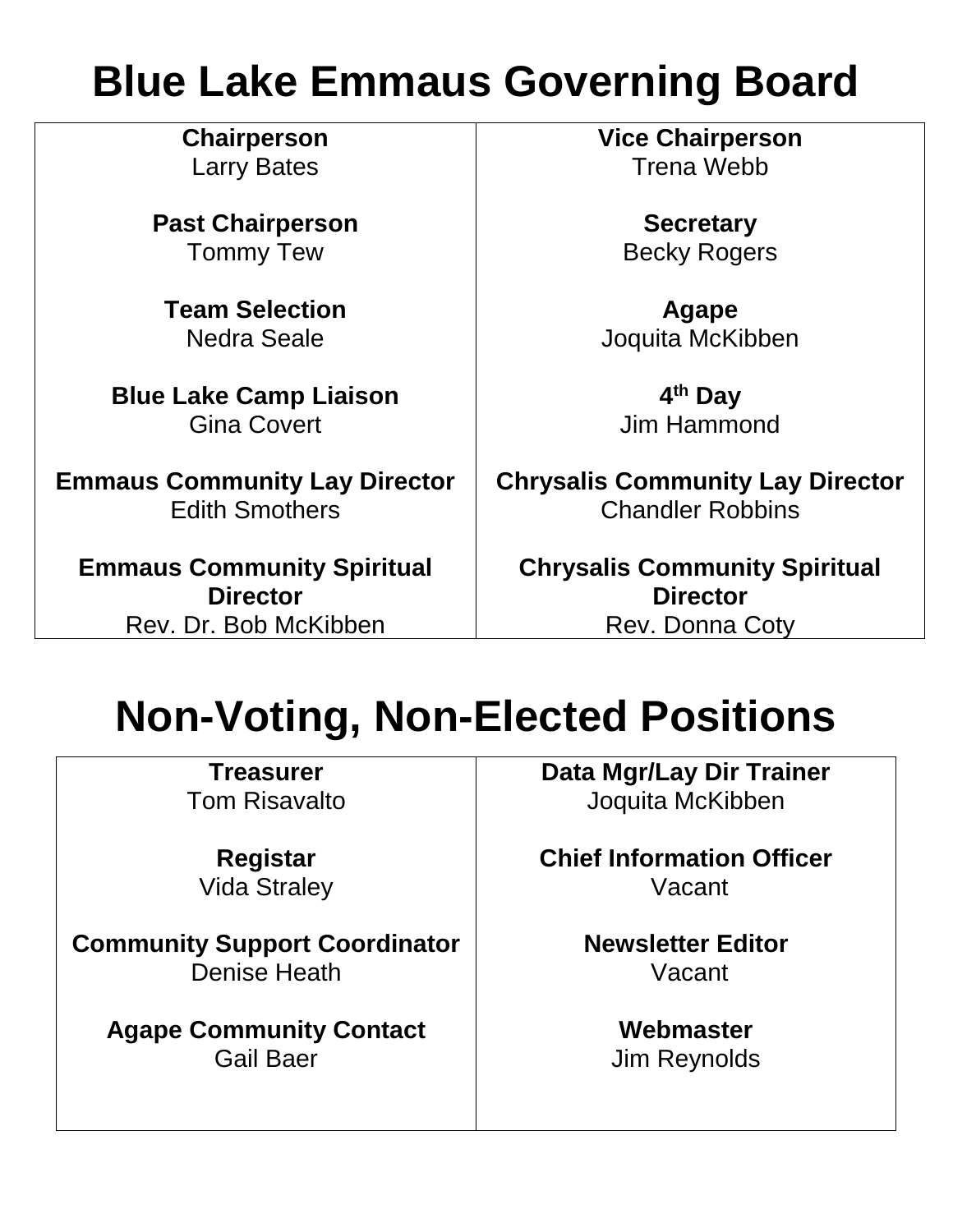

Emmaus **Community** Member Checklist

1. Check your information on the Upper Room Ministry Manager website and submit any changes. Go to [https://ministrymanager.upperroom.org/](about:blank)

2. Within your Ministry Manager profile opt-in the Mass Messaging feature.

3. Meet with a reunion group. See your Emmaus Cluster contact list to get connected with a group.

4. Serve in your home church. The Emmaus Ministry goal is to grow Christian leadership within the local community church. Ask your pastor where you can serve.

5. Look and pray for candidates to sponsor for an upcoming Emmaus Walk or Chrysalis Flight/Journey.

6. Seek the Lord God first in all things and maintain a heart to answer God's call. Be prepared to serve the Lord with self-surrender and charity for all.